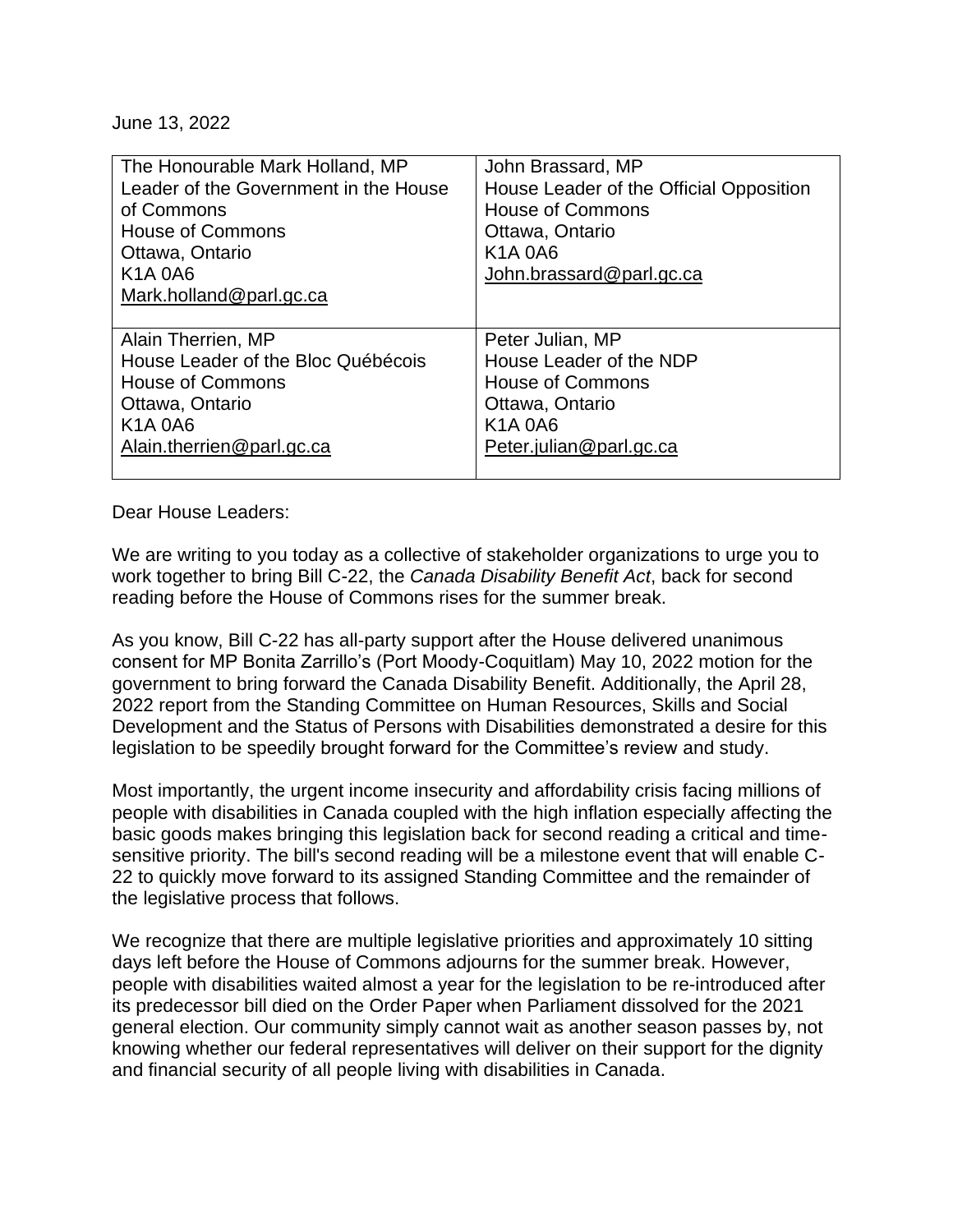We would appreciate the favour of your reply with all possible haste.

Sincerely,

Disability Without Poverty - Rabia Khedr, National Director Independent Living Canada - E. Anne MacRae, National Executive Director L'Arche Canada - Louis Pilotte, Executive Director March of Dimes Canada - Len Baker, President & CEO Plan Institute - Stephanie Debisschop, Executive Director Community Food Centres Canada - Nick Saul, CEO Planned Lifetime Advocacy Network (PLAN) - Rebecca Pauls, Executive Director Finautonome - Guillaume Parent, Director Burnaby Association for Community Inclusion - Richard Faucher, Co-Executive Director

*With support from and in collaboration with:*

Canadian Labour Congress - Bea Bruske, President McConnell Foundation/ la Fondation McConnell - Lili-Anna Pereša C.Q., President and CEO/ Présidente directrice générale United Way Centraide Canada - Dan Clement, President and CEO Community Foundations of Canada - Andrew Chunilall, CEO Imagine Canada - Bruce MacDonald, President & CEO Institute for Research and Development on Inclusion and Society (IRIS) - Michael Bach, Managing Director Tamarack Institute - Danya Pastuszek, Co-Chief Executive Office Maytree - Elizabeth McIsaac, President Health Providers Against Poverty - Dr. Talveer Mandur and Dr. Maggie Hulbert, Co-**Chairs** Canadian Institute for Inclusion and Citizenship - Tim Stainton and Rachelle Hole, **Directors** Canadian Council on Rehabilitation and Work (CCRW) - Maureen Haan, President and CEO Prosper Canada - Elizabeth Mulholland, CEO ABLE2 - Heather Lacey, Executive Director Accessibility For All - Meenu Sikand, CEO Accessible Housing Network - Kate Chung, Co-chair Alliance for Equality of Blind Canadians - Marcia Yale, National President ATI Foundation - Selvamanikam Bhrapakaran, President Avana Capital Corporation - Alan Broadbent, Chair BC Complex Kids Society - Brenda Lenahan, Founder/ Director BC People First Society - Dara Watson, President BC Poverty Reduction Coalition - Rowan Burdge, Provincial Director BGC Canada – Owen Charters, President & CEO Brain Injury Canada - Michelle McDonald, Executive Director Bridges to Belonging - Donnamarie Dunk, Executive Director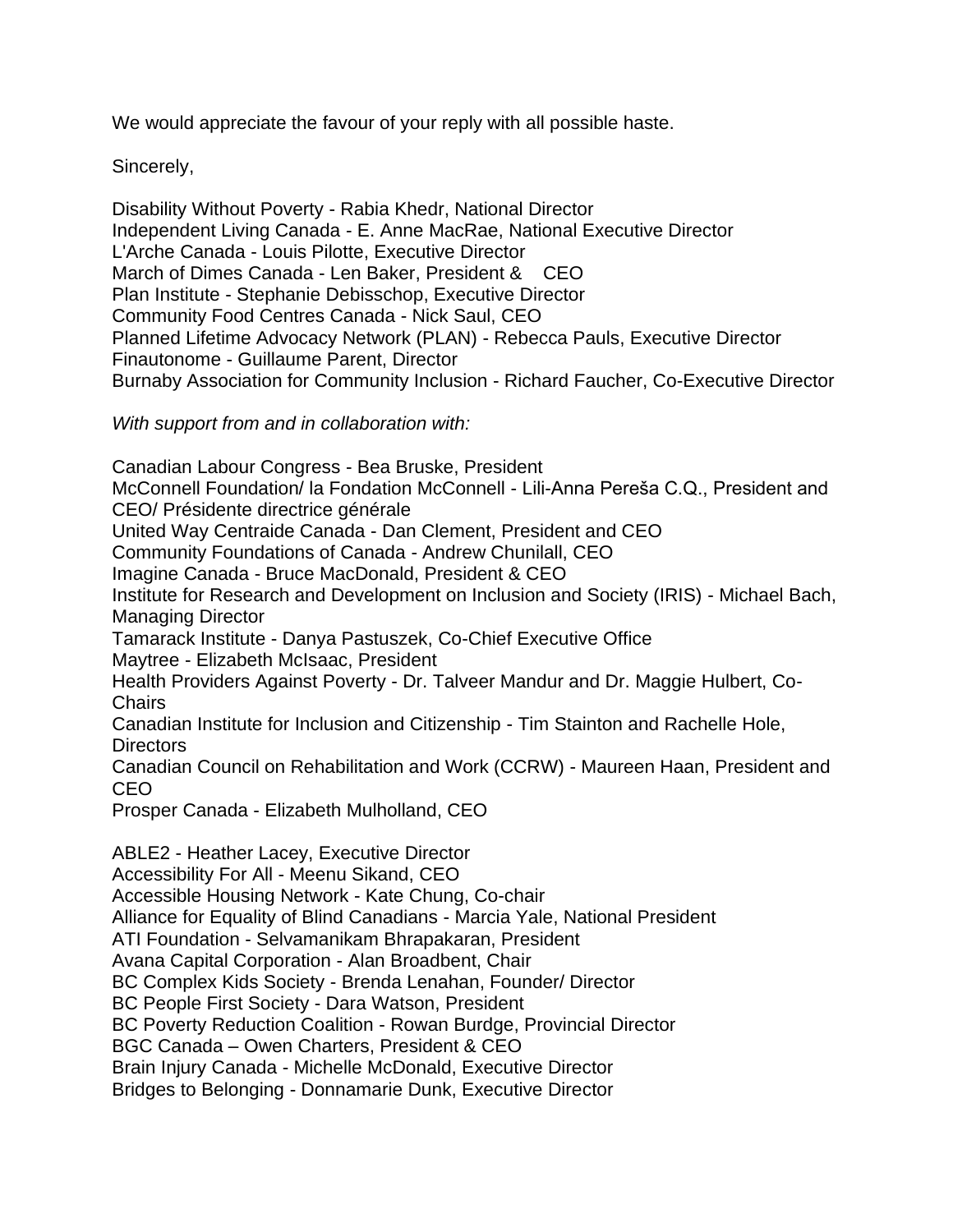Canadian Autism Spectrum Disorder Alliance - Jonathan Lai, Executive Director Canadian Centre for Caregiving Excellence - James Janeiro, Director of Policy and Government Relations Canadian Down Syndrome Society - Laura LaChance, Executive Director Canadian Paraplegic Association Nova Scotia - Nancy Beaton, Executive Director Christian Horizons - Janet Noel-Annable, Chief Executive Officer CNIB - Angela Bonfanti, Acting President and CEO Community Living Society - Janice Barr, Chief Executive Officer Curiko - Janey Roh, Director Daily Bread Food Bank, Toronto - Diane Dyson, Interim VP Research & Advocacy DEEN Support Services - Omar Mansour, Chair Disability Alliance BC - Helaine Boyd, Executive Director Disability Pride Alberta Foundation - Andrea van Vugt, President Down Syndrome Resource Foundation - Wayne Leslie, Chief Executive Officer Every Canadian Counts - Dr. William Cowie, Executive Director Extend-a-Family Waterloo Region - Allan Mills, Executive Director Family Support Institute of BC - Angela Clancy, Executive Director First Call Child and Youth Advocacy Society - Adrienne Montani, Executive Director Grandmothers Act to Save the Planet - Lorraine Green and Carole Holmes, Co-Chairs Inclusion Alberta - Trish Bowman, Chief Executive Officer Inclusion BC - Karla Verschoor, Executive Director Inclusion Langley Society - Daniel Collins, Chief Executive Officer Inclusion Press - Jack Pearpoint and Lynda Kahn, Co-Directors Income Security Advocacy Centre (ISAC) - Melinda Ferslisi, Executive Director Maple Leaf Centre for Food Security - Sarah Stern, Leader Momentum - Jeff Loomis, Executive Director Multiple Sclerosis Society of Canada - Benjamin Davis, Senior Vice-President, Mission Network for the Advancement of Black Communities - Amanuel Melles, Executive **Director** ODSP Action Coalition - Kyle Vose, Agency Co-Chair Ontario Disability Coalition - Sherry Caldwell, Executive Director Partners for Planning - Jeff Dobbin, Executive Director PLAN Calgary - Dawn Leonard, Executive Director posAbilities Association of British Columbia - Fernando Coelho, Chief Executive Officer Poverty Free Halton - Maureen Weinberger, Chair Race & Disability Canada - Rafia Haniff-Cleofas, Chair Rick Hansen Foundation - Doramy Ehling, CEO SEED Winnipeg Inc. - Louise Simbandumwe and Carinna D'Abramo Rosales, Co-**Director** Single Mothers' Alliance - Viveca Ellis, Executive Director Skills Society: Supporting the Citizenship of people with disabilities - Ben Weinlick, Executive Director Spectrum Society for Community Living - Ernie Baatz, Executive Director Spinal Cord Injury BC - Edward Milligan, Chair Spinal Cord Injury Canada - Bill Adair, Executive Director Spinal Cord Injury Manitoba - Dan Joanisse, Interim Executive Director